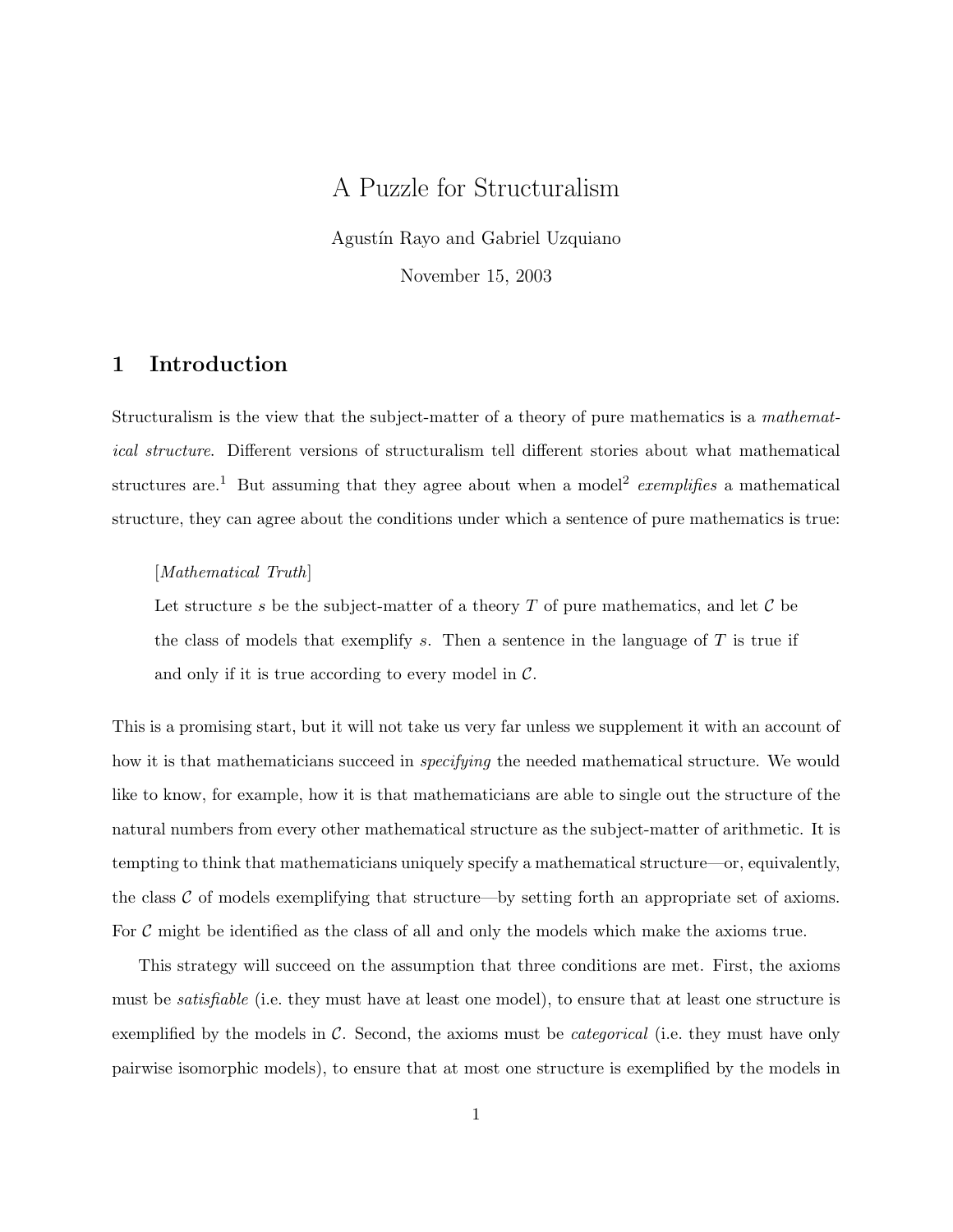$\mathcal{C}$ . Finally, the axioms must be *recursive*, to ensure that they can be set forth by finite beings like ourselves, at least in principle. (The set of true sentences of arithmetic, for example, is far too complex to be set forth by humans, even in principle.) When we combine the three conditions, we are in a position to offer the following thesis on behalf of the structuralist:

#### [Axiomatic Categoricity]

If a set of axioms  $A$  is (i) satisfiable, (ii) categorical and (iii) recursive, then mathematicians are in a position to use  $A$  to uniquely specify the mathematical structure exemplified by each of the members of the class  $\mathcal C$  of models of  $\mathcal A$ .

In the special case of pure arithmetic, [*Mathematical Truth*] and [*Axiomatic Categoricity*] combine to produce a tidy account of the conditions under which a sentence of pure arithmetic is true. Since the set of second-order Dedekind-Peano Axioms is satisfiable, categorical and recursive, [Axiomatic Categoricity implies that it can be used to specify the class  $\mathcal C$  of models exemplifying a certain mathematical structure s—the structure of the natural numbers. Thus, when s is taken to be the subject-matter of pure arithmetic, it follows from [Mathematical Truth] that a sentence of the language of pure arithmetic is true just in case it is true according to each of the models of the second-order Dedekind-Peano axioms.

We will see, however, that (on certain reasonable assumptions) no recursive and satisfiable axiomatization of set theory is categorical. So friends of [Mathematical Truth] cannot rely on [Axiomatic Categoricity] to provide an account of the conditions under which the sentences of pure set theory are true. The aim of the paper is to assess the prospects of structuralism in light of this limitative result.

# 2 Axiomatic Categoricity

# 2.1 Arithmetic

We know from Gödel's Incompleteness Theorem that no recursive and satisfiable first-order axiom system sufficiently rich to interpret elementary arithmetic can ever be categorical. So no sufficiently rich first-order axiom system can ever satisfy the necessary conditions of [Axiomatic Categoricity].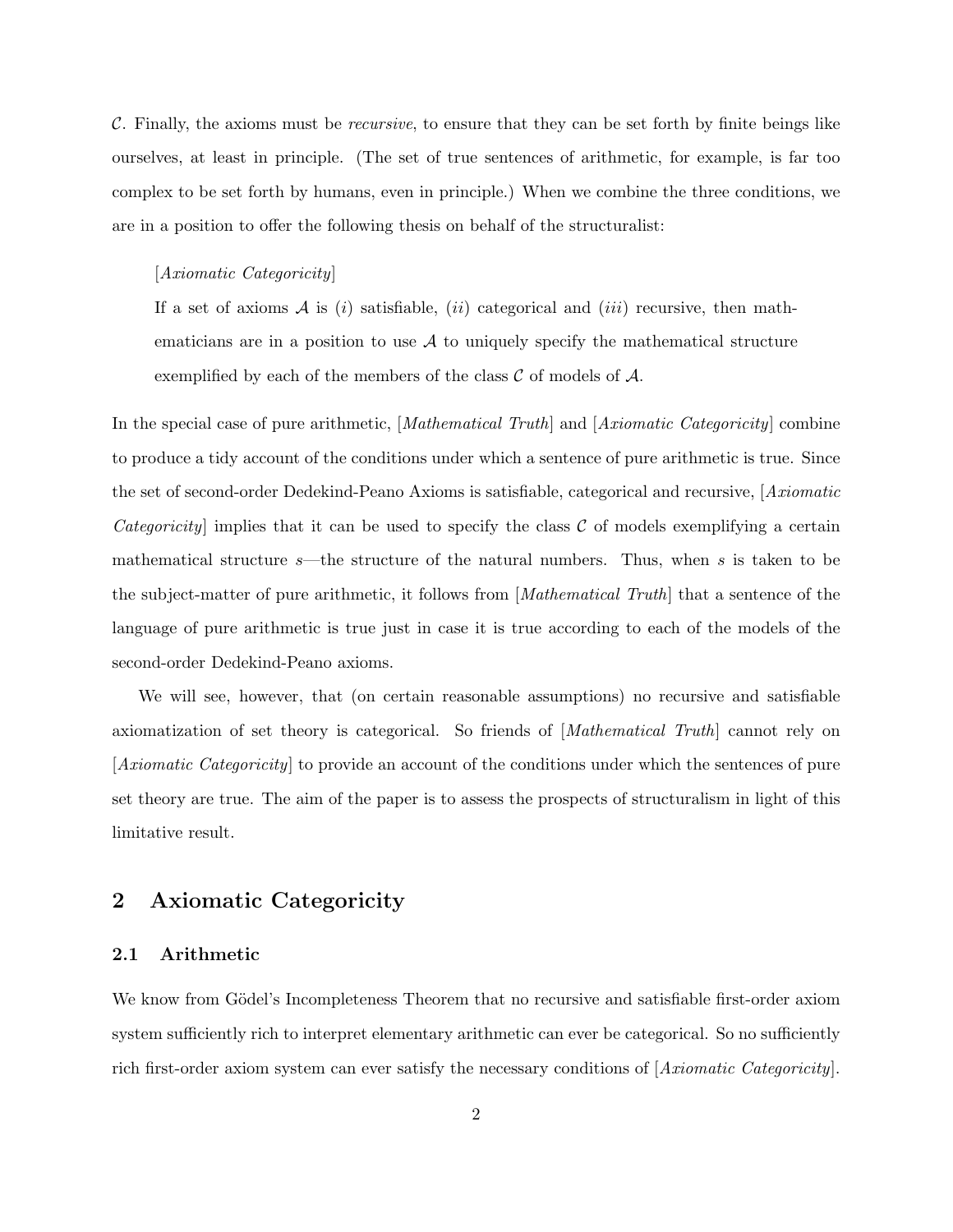Matters improve dramatically if we are allowed to help ourselves to *second-order* quantification. The set of second-order Dedekind-Peano Axioms, for example, is a satisfiable, categorical and recursive axiomatization of arithmetic. According to [Axiomatic Categoricity], mathematicians are therefore in a position to use the second-order Dedekind-Peano Axioms to specify a mathematical structure—the structure of the natural numbers.

There are, of course, important questions to be raised about second-order quantification in the present context. For instance, one might think that our understanding of second-order quantification is not sufficiently determinate to rule out non-standard Henkin-interpretations. And this would naturally lead to doubts about whether the second-order Dedekind-Peano Axioms can be any more successful than their first-order counterparts in the task of uniquely specifying the structure of the natural numbers. A defense of the claim that our understanding of second-order quantification is robust enough to exclude Henkin interpretations would take is too far afield,<sup>3</sup> but we shall nonetheless assume that structuralists can help themselves to second-order quantifiers. This is acceptable because our aim is to set forth a challenge for structuralism, and the legitimacy of second-order quantification can only strengthen the structuralist's case.

## 2.2 Set Theory

If there is an inaccessible cardinal, then the axioms of ZFC2 (second-order Zermelo-Fraenkel set theory with Choice) are not categorical.<sup>4</sup> [*Proof sketch:* Let In be a sentence of the language of ZFC2 to the effect that there is an inaccessible cardinal. Then, if there is an inaccessible, neither  $ZFC2 = In$  nor  $ZFC2 = \neg In.$  Thus, unlike the case of the Dedekind-Peano Axioms, [Axiomatic Categoricity] does not suffice to guarantee that axioms of ZFC2 succeed in uniquely specifying a mathematical structure.

Ernst Zermelo has shown, however, that ZFC2 has a remarkable feature: given any two of its models, (at least) one of them must be isomorphic to an initial segment of the other. In other words, the structure of a model of ZFC2 is completely determined by the height of its ordinal sequence. This means that all we need to obtain a categorical second-order axiomatization of pure set theory is to supplement the axioms of ZFC2 with an axiom fixing the height of the ordinals. For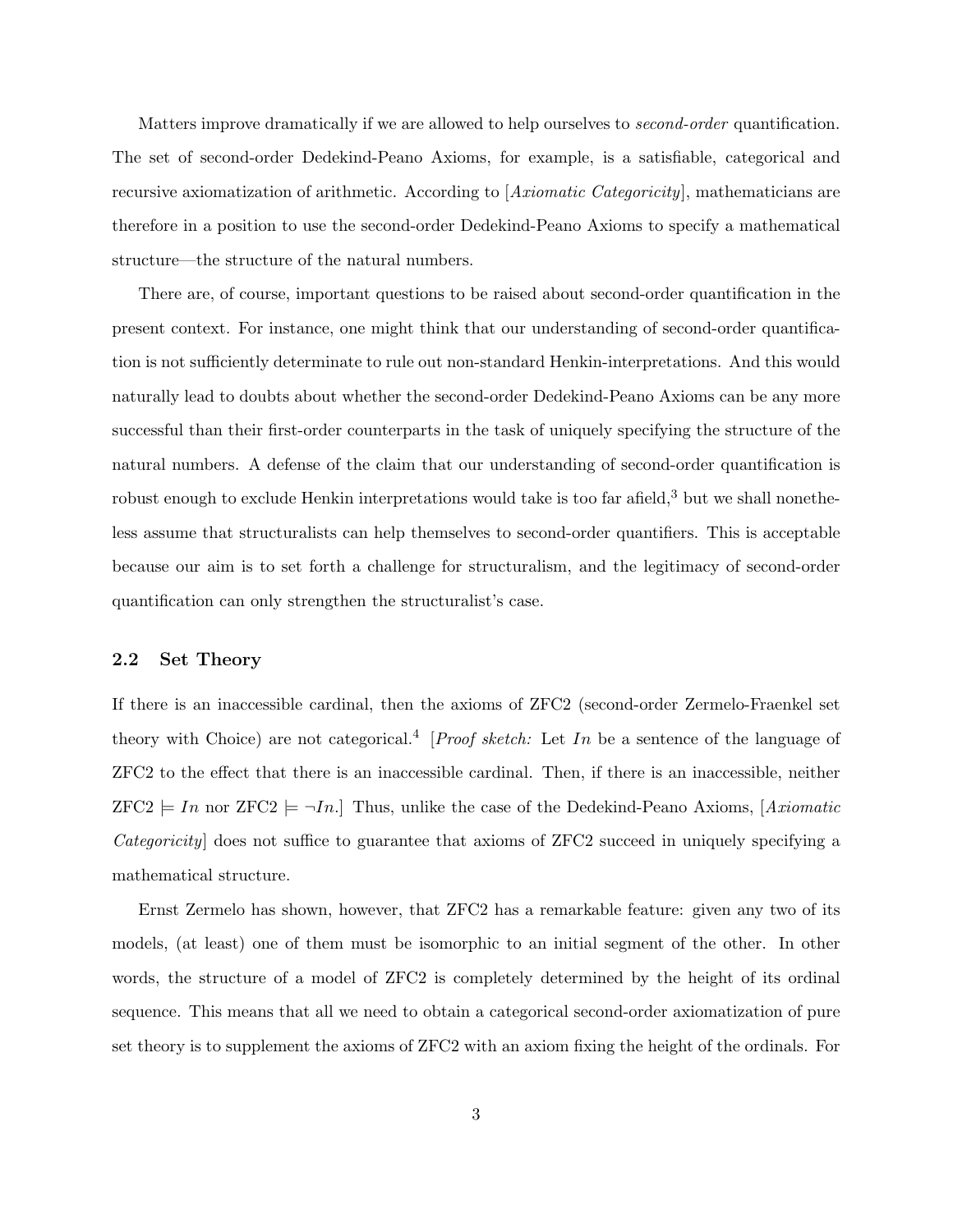example, the result of supplementing the axioms of ZFC2 with an axiom to the effect that there are no inaccessibles,  $\neg In$ , is categorical.

 $\neg In$  is not a sentence that many set theorists are inclined to accept. But the categoricity of  $ZFC2+\neg In$  gives rise to the question of whether some other way of enriching  $ZFC2$  might yield categoricity without betraying mathematical practice.

There is an important sense in which the answer is 'no'. For the following seems to be consistent with the practice of most set-theorists:

#### Principle of Second-order Global Reflection

There is a set  $S$  such that every true sentence of the language of second-order set theory is true when its quantifiers are restricted to elements of  $S$ ;

and we have the following:

#### First Limitative Result

If the Principle of Second-order Global Reflection obtains, then no recursive and satisfiable set of true sentences of the language of set theory is categorical. (See appendix for proof.)

(Note that this is compatible with the categoricity of  $ZFC2 + \neg In$ , since  $\neg In$  is inconsistent with the truth of Second-order Global Reflection.)

The First Limitative Result brings about a preliminary puzzle for Structuralism. If set theory has no satisfiable, categorical and recursive axiomatization, then *[Axiomatic Categoricity]* cannot be used to explain how it is that mathematicians are able to single-out the class of models exemplifying the structure of pure sets. How then, according to the structuralist, might the subject-matter of set-theory be specified?

Of course, the puzzle relies on the assumption that the Second-order Global Reflection Principle is true. But the Reflection Principle should presumably be accepted or rejected on the basis of strictly mathematical considerations, so it shouldn't be questioned merely on the grounds that it poses an obstacle for what seemed like an attractive account of how mathematicians manage to specify the subject-matter of set theory. The *mathematical* question of whether we should accept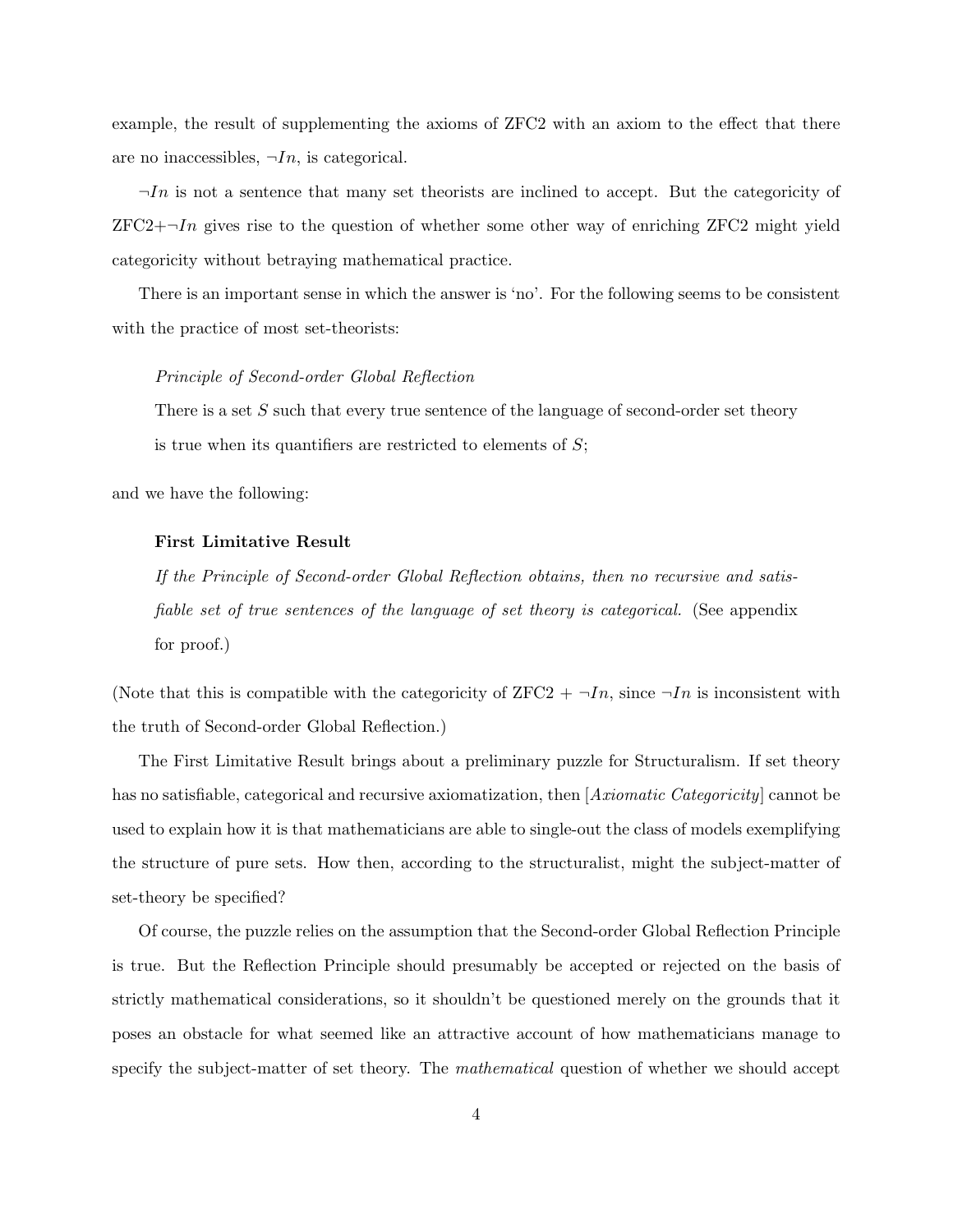a thesis like the Reflection Principle ought not to depend on the philosophical question of how it is that mathematicians are in a position to specify the structure of the pure sets.

# 3 Impure Set Theory

It follows from Zermelo's result that any two models of ZFC2 of the same size are isomorphic. So if we enriched ZFC2 with an axiom specifying the size of the universe of sets, [*Axiomatic Categoricity*] would deliver the result that mathematicians can used the enriched system to specify the structure of pure sets. But the First Limitative Result shows that the enriched system would violate Global Reflection.

There is, however, a different way of taking advantage of Zermelo's result. The trick is to bring urelements into the picture. By building on Zermelo's result, [21] has shown that any two models of the same cardinality of ZFCU2 (second-order Zermelo-Fraenkel set theory with urelements and Choice) plus the Urelement Set Axiom (which says that there is a set whose members are all and only those individuals that are not sets) have isomorphic pure sets.<sup>5</sup> In particular, any two models of McGee's system with domains consisting of *absolutely everything* have isomorphic pure sets.<sup>6</sup> (Of course, when models are taken to be sets, there is no model with an absolutely unrestricted domain. For present purposes it is best not to think of models as sets.<sup>7</sup>)

But now suppose one insists that the first-order quantifiers of McGee's axiom-system are to range over absolutely everything. Since any two models of the McGee's system with absolutely unrestricted domains have isomorphic pure sets, one might claim that the result is a unique specification of the structure of the pure sets. The problem posed by the First Limitative Result is avoided because one leaves it to the world to determine the size of the models involved in the specification, rather than setting forth an axiom to the effect that the universe of pure sets is of such-and-such a size.

The results in [39] show that McGee's result is not an isolated case. There are a number of axiomatizations of set theory with urelements whose models with unrestricted domains are pairwise isomorphic. This suggests a general strategy for improving on [Axiomatic Categoricity]. Consider first a slight simplification: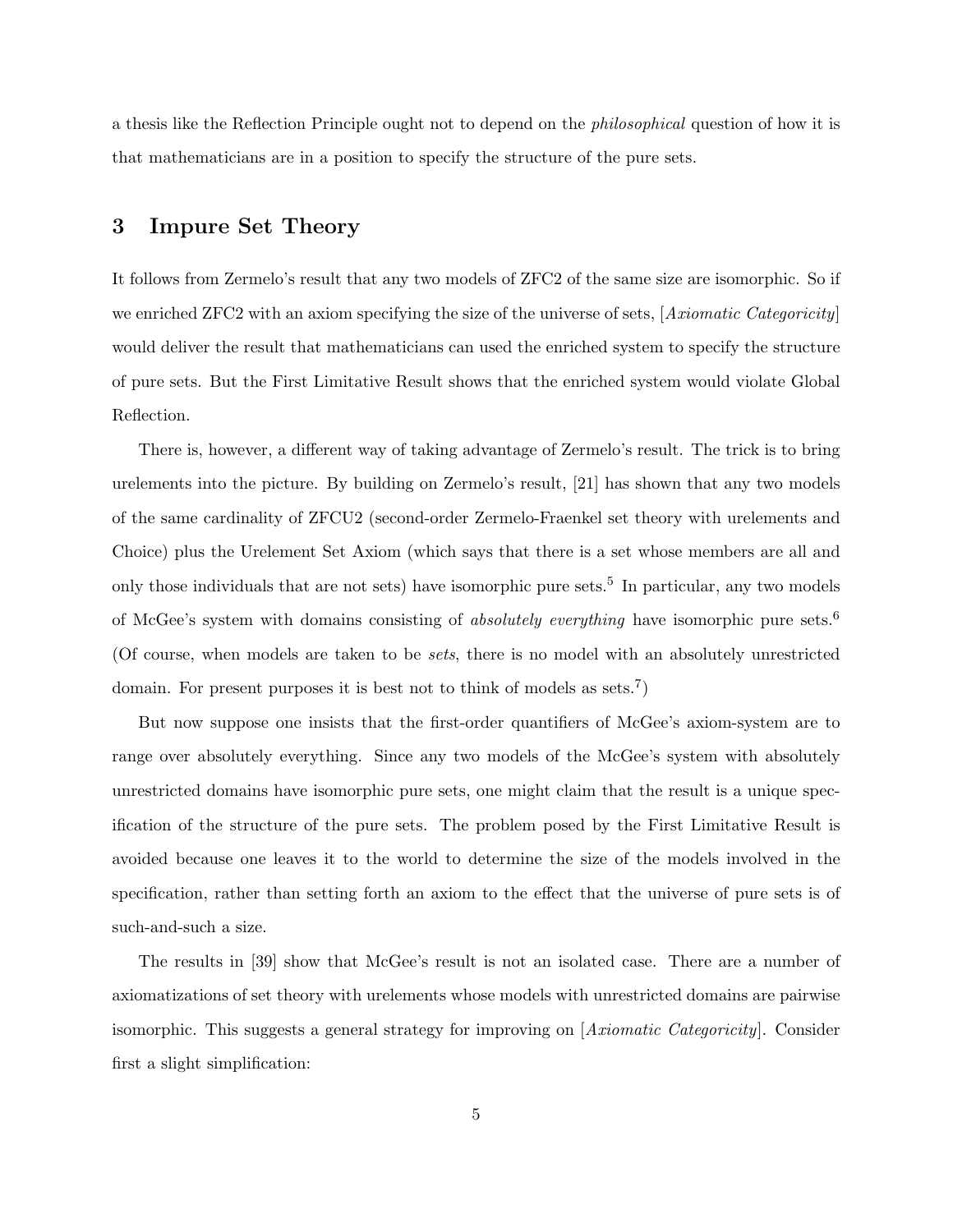### [U-Axiomatic Categoricity]

If a set of axioms  $A$  is (ia) satisfied by a model with an absolutely unrestricted domain,  $(ii)$  such that any two models of  $A$  with absolutely unrestricted domains are isomorphic, and  $(iii)$  recursive, then, by insisting that the first-order quantifiers take absolutely unrestricted range, mathematicians are in a position to use  $A$  to uniquely specify the mathematical structure exemplified by each of the members of the class  $\mathcal C$ of models of A with absolutely unrestricted domains.

The reason this is not quite what we want is that McGee and Uzquiano's results don't show that, when the range of the quantifiers is absolutely unrestricted, any two models of ZFCU plus the Urelement Set Axiom are isomorphic. What they show is that the pure sets of one will be isomorphic to the pure sets of the other. The principle we need is therefore this:

### [U-Axiomatic P-Categoricity]

If a set of axioms  $A$  is  $(ia)$  satisfied by a model with an absolutely unrestricted domain,  $(iib)$  such that any two models of  $A$  with absolutely unrestricted domains have isomorphic P-restrictions<sup>8</sup> for some predicate P in the language of A, and *(iii)* recursive, then, by insisting that the first-order quantifiers take absolutely unrestricted range, mathematicians are in a position to use  $A$  to uniquely specify the mathematical structure exemplified by each of the P-restrictions of members of the class  $\mathcal C$  of models of  $\mathcal A$  with absolutely unrestricted domains.

Consider McGee's axiom-system. When we let P be the predicate 'x is a pure set', [U-Axiomatic P-Categoricity] delivers a guarantee that ZFCU2 plus the Urelement Set Axiom uniquely specifies a mathematical structure—provided, of course, that the axioms of ZFCU2 plus the Urelement Set Axiom are satisfied by some model with an absolutely unrestricted domain. Structuralists can therefore claim, in accordance with [Mathematical Truth], that a sentence of the language of pure set theory is true just in case it is true according to each member of the class  $\mathcal C$  of models of  $ZFCU2$ plus the Urelement Set Axiom with unrestricted domains.<sup>9</sup>

To illustrate the point, consider the status of In and  $\neg In$ , characterized above. Neither In nor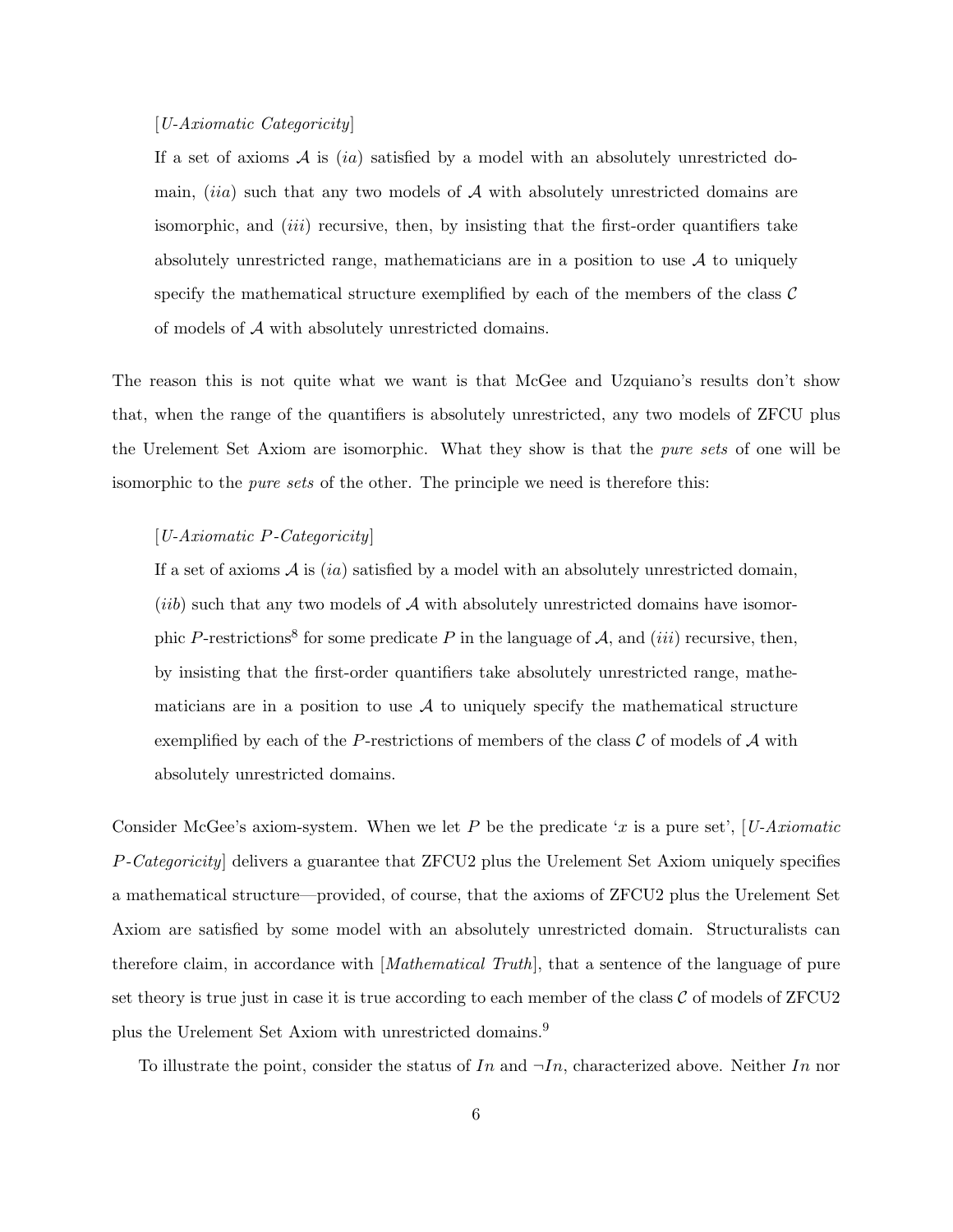$\neg In$  is a (semantic) consequence of ZFCU2 plus the Urelement Set Axiom. The axioms themselves leave open the question of whether In or  $\neg In$  is true, but by requiring our quantifiers to take absolutely unrestricted range, we let the world answer the question for us. For it follows from McGee's result that one of In and  $\neg In$  is true in all models with absolutely unrestricted domains of ZFCU2 plus the Urelement Set Axiom. And, by  $[Mathematical Truth]$ , this means that each of In and  $\neg In$  must be either true or false. If the size of the universe is that of the first inaccessible, then  $\neg In$  is true and In is false. But if the size of the universe is that of the seventeenth inaccessible, then In is true and  $\neg In$  is false. (Here and throughout, claims about the size of the universe are to be understood in second-order terms. For instance, 'the size of the universe is that of the first inaccessible' is to be read as a sentence of pure second-order logic to the effect that there are precisely inaccessibly many objects and that any plurality consisting of precisely inaccessibly many objects is in one-one correspondence with the entire universe.)

# 4 Stability

On the assumption that conditions (ia), (iib), and (iii) are fulfilled,  $[U-Axiomatic P-Categoricity]$ delivers the result that mathematicians are in a position to use ZFCU2 plus the Urelement Set Axiom to uniquely specify the structure of the pure sets. But, of course, condition (ia) (i.e. satisfiability in a model with an absolutely unrestricted domain) is far from straightforward. If the size of the world is that of an inaccessible, then there will be many models of ZFCU2 plus the Urelement Set Axiom with absolutely unrestricted domains. But if the world happens to contain precisely power-of-an-inaccessible many objects, then there will be no such models. In general, the usefulness of  $[U-Axiomatic P-Categoricity]$  depends on whether or not the size of the world is such that the relevant axiom-system is satisfied in models with absolutely unrestricted domains.

Indeed, when we deal with unrestricted versions of mathematical theories, we run the risk that different theories might impose incompatible demands on the size of the universe. For instance, unrestricted versions of the class theory set forth in [19] and of second-order Morse-Kelley class theory with urelements (MKU2) plus the Urelement Set Axiom<sup>10</sup> both require the universe contain precisely power-of-an-inaccessible many objects. As a result, either of these unrestricted versions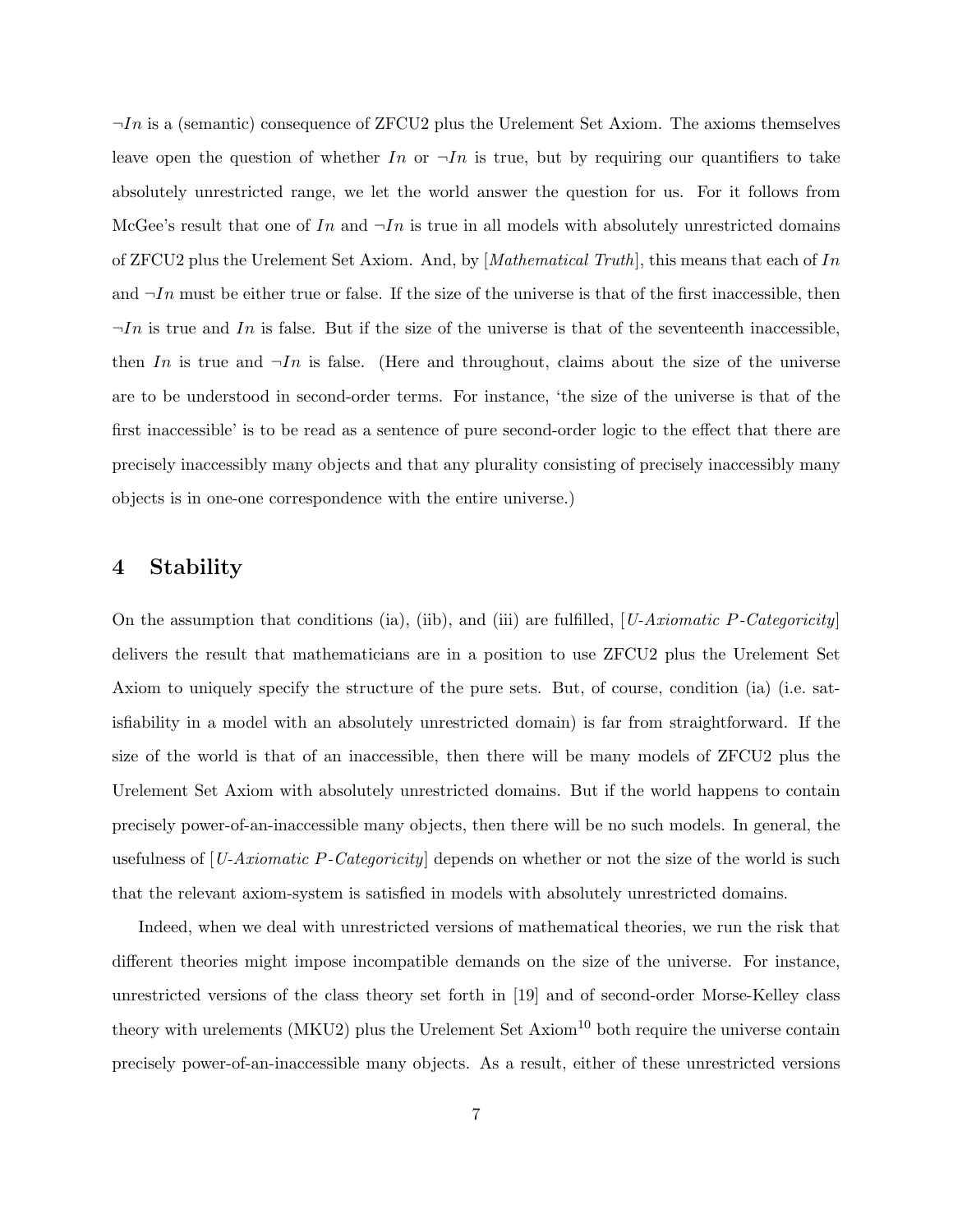of class theory imposes constraints on the size of the universe that are incompatible with the constraints imposed by the unrestricted version of ZFCU2 plus the Urelement Set Axiom, which requires the size of the universe to be that of an inaccessible.

But such incompatibility makes it difficult to understand what reasons could be offered to accept one axiom-system over its rivals. Methods of justification internal to the mathematical community are unlikely to help, since current mathematical practice seems to allow set theory and class theory to coexist peacefully side by side. And it seems bizarre to suggest that one could use non-mathematical methods to determine whether the size of the universe satisfies the constraints imposed by one of the theories rather than the constraints imposed by the other.

It may be of interest to illustrate a further risk: that of incompatibility between a mathematical theory and a cluster of non-mathematical theses. It is a consequence of the axioms of classical mereology that any objects have a (unique) mereological fusion.<sup>11</sup> Hence, when the first-order quantifiers are taken to range over absolutely everything there is, classical mereology implies that any objects whatsoever—whether they be concrete or abstract—have a (unique) mereological fusion. This imposes an immediate constraint on the size of the universe:

Let there be precisely  $\kappa$  mereological atoms. If there is no atomless gunk, then there must be precisely  $2^{\kappa}$  objects (or  $2^{\kappa} - 1$  objects if  $\kappa$  is finite).<sup>12</sup>

This means, in particular, that unless there is atomless gunk, the universe cannot have an inaccessible size (since  $2^{\kappa}$  objects are never an inaccessible number of objects). But in order for  $ZFCU2$ plus the Urelement Set Axiom to be true when the first-order variables take absolutely unrestricted range, the world *must* have the size of an inaccessible cardinal. So, when one's first-order quantifiers range over absolutely everything, one cannot accept both classical mereology and ZFCU2 plus the Urelement Set Axiom without being immediately committed to the conclusion that there is atomless gunk.

This is very troubling. For whether or not classical mereologists are happy with the conclusion that there is atomless gunk, it seems inappropriate for such a conclusion to be forced upon them merely as a result of accepting an unrestricted version of set theory rather than, say, an unrestricted version of class theory. Still worse is the suggestion that classical set theorists might make a decision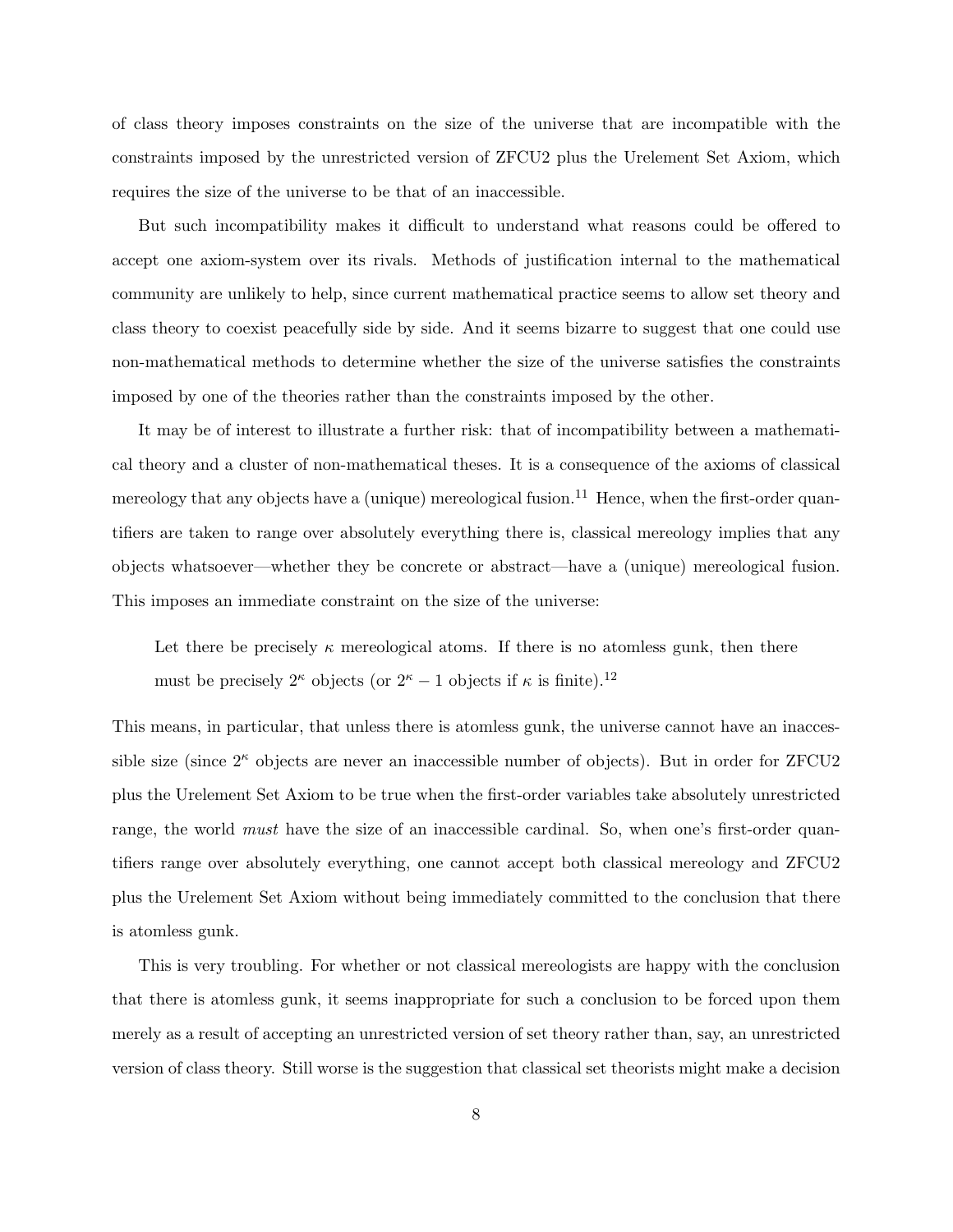about what system of mathematical axioms to accept on the basis of whether they believe in the existence of atomless gunk, or some other metaphysical thesis.

Something is amiss. But what? One tentative suggestion is that the unrestricted versions of set theory and class theory we have considered are too ambitious: mathematical theories should not be allowed to impose any specific constraints on the cardinality of the universe over and above the requirement that the universe be at least of a certain size. The suggestion is admittedly vague. But, at least as a first approximation, it might be partially expressed as the claim that mathematical theories should be *stable*, where stability is characterized as follows:<sup>13</sup>

A theory T is stable if and only if there is some cardinal  $\kappa$  such that T is satisfied by a model of cardinality  $\kappa$  and, for all  $\lambda > \kappa$ , T is satisfied in a model of cardinality  $\lambda$ .

It is important to note that, because cardinals are sets, stability has been characterized on the basis of satisfiability in set-sized models.<sup>14</sup> Thus the stability of a theory T need not *guarantee* that T is satisfiable in models with unrestricted domains.<sup>15</sup> Nonetheless, the stability of  $T$  should be  $\text{prima}$ facie evidence that T imposes no structural constraints on the cardinality of the universe over and above the requirement that the universe be at least of a certain size.<sup>16</sup>

The versions of set theory and class theory we have considered are certainly not stable (provided, that is, that they are satisfiable in some set-sized domain). ZFCU2 plus the Urelement Set Axiom, for example, is never satisfied by models whose cardinality is a successor. Might one be able to improve upon the McGee-Uzquiano results by setting forth a categorical and stable axiomatization for set theory? In fact, the answer is 'no':

#### Second Limitative Result

No theory extending ZFCU2 that is satisfiable in a set-sized domain is stable. (See appendix for proof.)

# 5 A Puzzle for Structuralism

The limitative results of sections 2 and 4 suggest that no attempt to specify a mathematical structure as the subject-matter of set-theory can satisfy both of the following two conditions: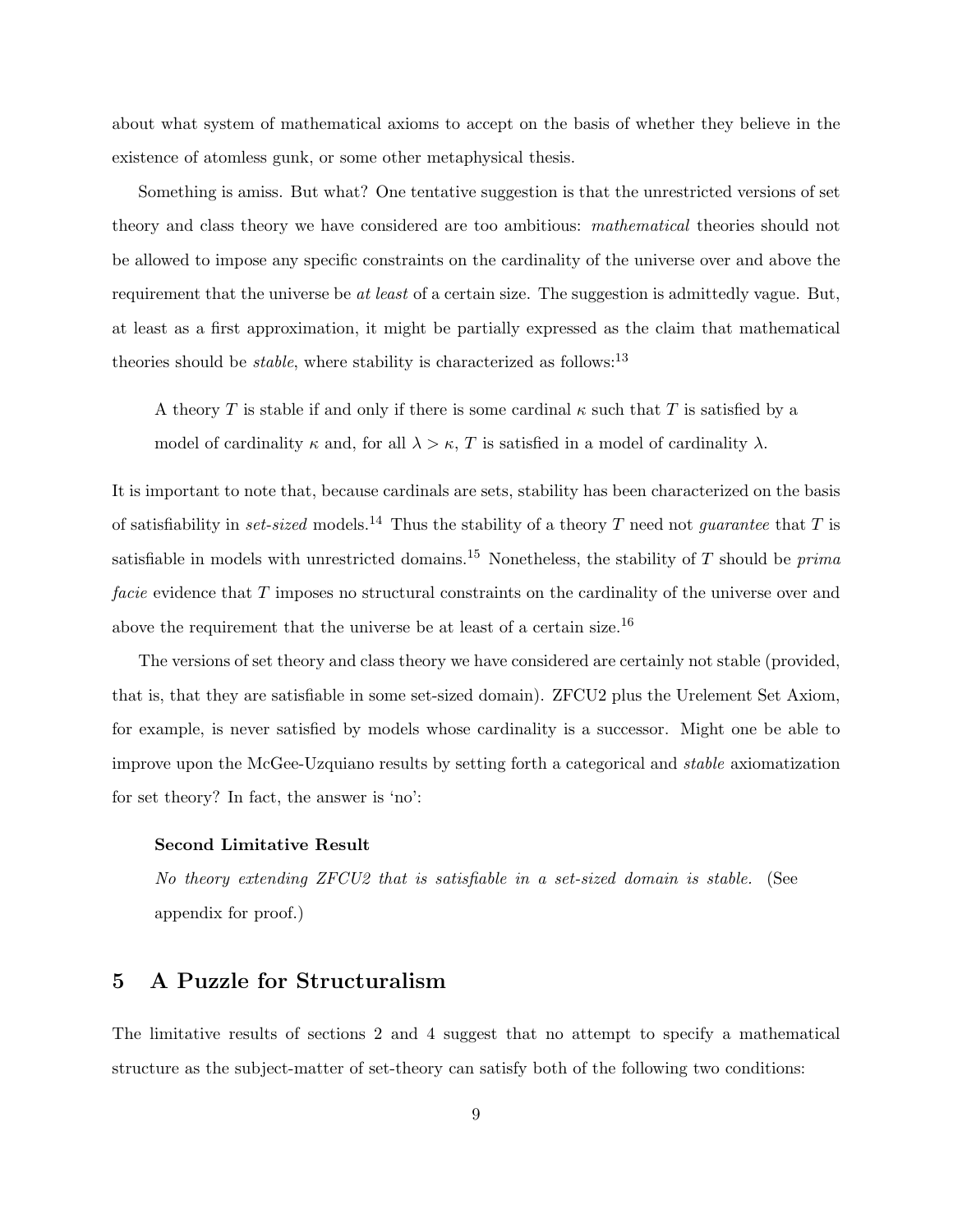## [Success]

We are in a position to justify the claim that our specification has succeeded in picking out some mathematical structure or other (whether or not some structure has been picked out uniquely).

## [Uniqueness]

Our specification is capable of picking out a mathematical structure uniquely.

Here's why. The First Limitative Result suggests that, if [*Uniqueness*] is to be satisfied in the case of set theory, structuralists have little choice but to adopt the strategy of  $[U-Axiomatic P-$ Categoricity. But, in light of the Second Limitative Result, it would seem that [U-Axiomatic P-Categoricity] can only deliver the right result if it is used in conjunction with an unstable axiomsystem.

This undermines [Success]. Unstable axiom-systems are problematic because they impose constraints on the size of the universe other than the requirement that the universe be at least of a certain size. For instance, an unstable theory might impose a constraint to the effect that the universe contains power-of-an-inaccessible many objects. This means that different unstable theories might impose incompatible constraints on the size of the universe. And it is difficult to see how one could ever be justified in believing that the constraints imposed by a given theory obtain, rather than the incompatible constraints of its rivals. The methods of justification internal to the mathematical community are unlikely to help. It seems unreasonable to suppose, for example, that purely mathematical considerations would favor unstable axiomatizations of set theory over unstable axiomatizations of class theory, rather than allowing set theory and class theory to coexist peacefully side by side. And it is again difficult to imagine that one could use non-mathematical methods to determine whether, e.g. there are precisely power-of-an-inaccessible many objects. But, unless we are justified in believing that the relevant constraints on the size of the universe obtain, we cannot be justified in thinking that our specification has succeeded in picking out some mathematical structure or other. So [Success] fails.

If this is right, then structuralists face a dilemma. They must either abandon [Success] or abandon [*Uniqueness*]. Neither option is very comfortable. If they give up [*Success*], then they are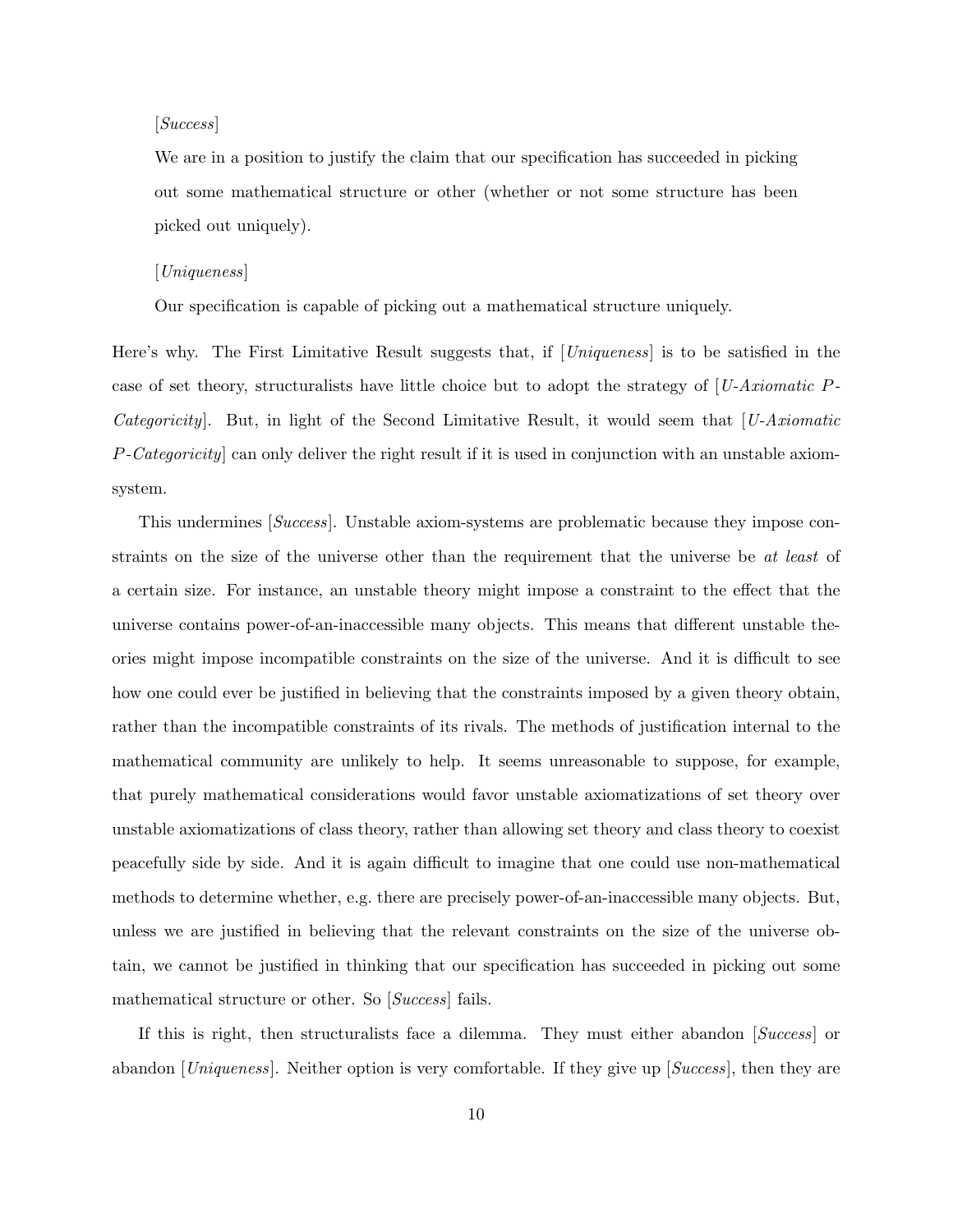unable to guarantee that their specification of the structure of the pure sets is, in fact, compatible with structure of the pure sets (since they are unable to rule-out a scenario in which it doesn't pick out any mathematical structure at all). If, on the other hand, they give up  $|Uniqueness|$ , then they are left with a choice. They might decide to hold on to the claim that there is a unique mathematical structure which constitutes the subject-matter of set theory in spite of the failure of [Uniqueness], and endeavor to explain how it is that set theoretic terms come to be associated with just one of a large family of rival structures even though mathematicians lack the resources to specify which. But it is not easy to see how such a story would go. Alternatively, structuralists might take the failure of [Uniqueness] to show that set theory does not have a unique structure as its subject-matter. Instead, its truth conditions are associated with several different mathematical structures.<sup>17</sup> But this position comes at a cost. For one might have thought that the difference between interpreted mathematical theories—such as arithmetic and set theory—and uninterpreted mathematical theories—such as group theory—is that, whereas the former have a unique structure as their subject matter, the latter do not.<sup>18</sup> Structuralists must therefore tell a novel story about the distinction between interpreted and uninterpreted mathematical theories. But, again, it is not easy to see how such a story would go.

# Appendix

### • First Limitative Result

Proof Sketch: Assume, for reductio, that A is a recursive, satisfiable and categorical set of true sentences of the language of set theory. Within the language of second-order set theory, define the predicates  $\text{Model}(x)$  and  $\text{Sat}(x, y)$ .  $\text{Model}(x)$  is satisfied by a set M just in case M is a (set-sized) model for second-order set theory, and  $Sat(x, y)$  is satisfied by a pair of a set M and (the Gödel number of) a formula  $\phi$  just in case M is a (set-sized) model that satisfies  $\phi$ . Since A is a recursive set of sentences, "x is a (Gödel number of a) member of A" is represented by some formula of second-order set theory. Let  $\ulcorner \overline{A} \models \overline{\phi} \urcorner$  be a formula of the language of second-order set theory that states that (the Gödel number of)  $\phi$  is satisfied in every (set-sized) model in which (the Gödel numbers of) all members of A are satisfied.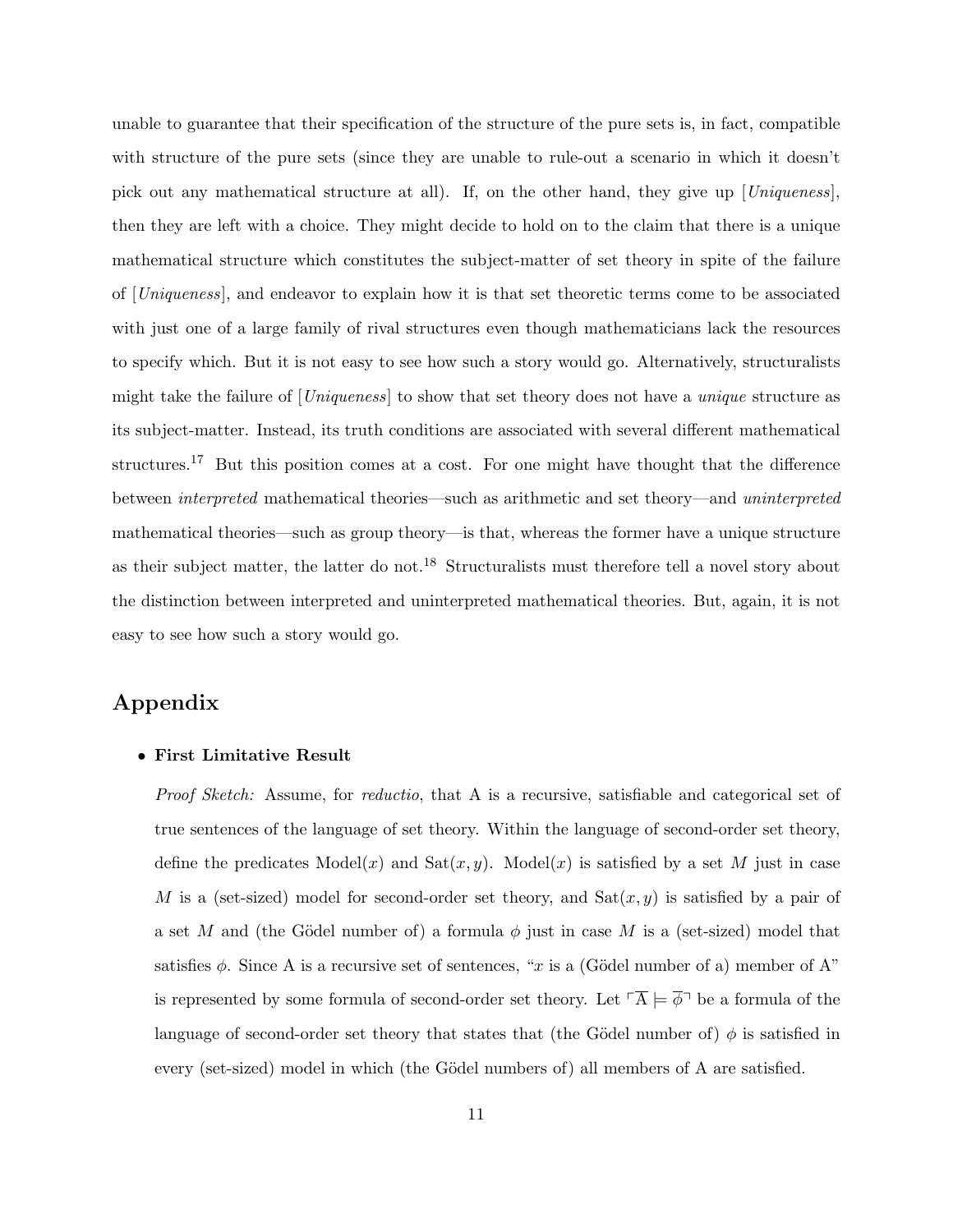In the presence of Second-order Global Reflection,  $\overline{A} \models \overline{\phi}$  is a truth predicate for the language of second-order set theory. For suppose that  $\phi$  is a true formula of set theory. Since every sentence in A is true, all members of  $A \cup \{\phi\}$  are true. Second-order Global Reflection therefore guarantees that there is a model M that satisfies all members of  $A \cup \{\phi\}$ . Since A is categorical, it follows that  $\overline{A} \models \overline{\phi}$  is true. If, on the other hand,  $\phi$  is false, then all members of A ∪  $\{\neg \phi\}$  are true. Second-order Global Reflection therefore guarantees that there is a model M that satisfies all members of  $A \cup \{\neg \phi\}$ , from which it follows that  $\ulcorner \overline{A} \models \overline{\phi} \urcorner$  is false. Accordingly,  $\overline{A} \models \overline{\phi}$  iff  $\phi$  is true. This contradicts Tarski's Theorem, according to which no language expresses its own truth predicate. $\Box$ 

## • Second Limitative Result

Proof Sketch: We proceed in two steps. First we note that the cardinality of any set-sized model of ZFCU2 (or extensions thereof) must fulfill a certain condition.<sup>19</sup> Then we observe that, given any cardinal that satisfies the condition, there is a higher cardinal that fails to satisfy the condition.

First step. Let  $\kappa$  be an infinite cardinal and suppose that  $\langle M, E, S \rangle$  is a model of ZFCU2 of cardinality  $\kappa$  (where M is the domain of the model, E is the interpretation of  $\in$  and S is the interpretation of 'Set'). We show that there is an inaccessible  $\lambda \leq \kappa$  such that  $\kappa^{<\lambda} \leq \kappa$ (where  $\kappa^{\langle \lambda \rangle}$  is the cardinality of the set of subsets of  $\kappa$  of cardinality strictly less than  $\lambda$ ).

For each  $a \in S$ , let  $(a)_E = \{x \in M : xEa\}$ . Notice that for no  $a \in S$ ,  $|(a)_E| = \kappa$ . For otherwise, by second-order replacement in  $\langle M, E, S \rangle$ , there would be  $b \in S$  such that  $(b)_E = M$ , which is impossible. Let  $\lambda$  be the least cardinal  $\leq \kappa$  such that for no  $a \in S$ ,  $|(a)_E| = \lambda$ . Then  $(a)_E \in [M]^{<\lambda}$  for any  $a \in S$  (where  $[M]^{<\lambda}$  is the set of subsets of M of cardinality strictly less than  $\lambda$ ).

Let  $X \in [M]^{<\lambda}$ . By minimality of  $\lambda$  there is an  $a \in M$  such that  $|X| \leq |(a)_E|$ . Let F be a function from  $(a)_E$  onto X. By second-order replacement in  $\langle M, E, S \rangle$ , there is some  $b \in S$ such that  $(b)_E = X$ . Since extensionality holds in  $\langle M, E, S \rangle$ , this yields the result that, for any  $X \in [M]^{< \lambda}$ , there is a unique  $b \in M$  such that  $(b)_E = X$ . So the members of  $[M]^{< \lambda}$  are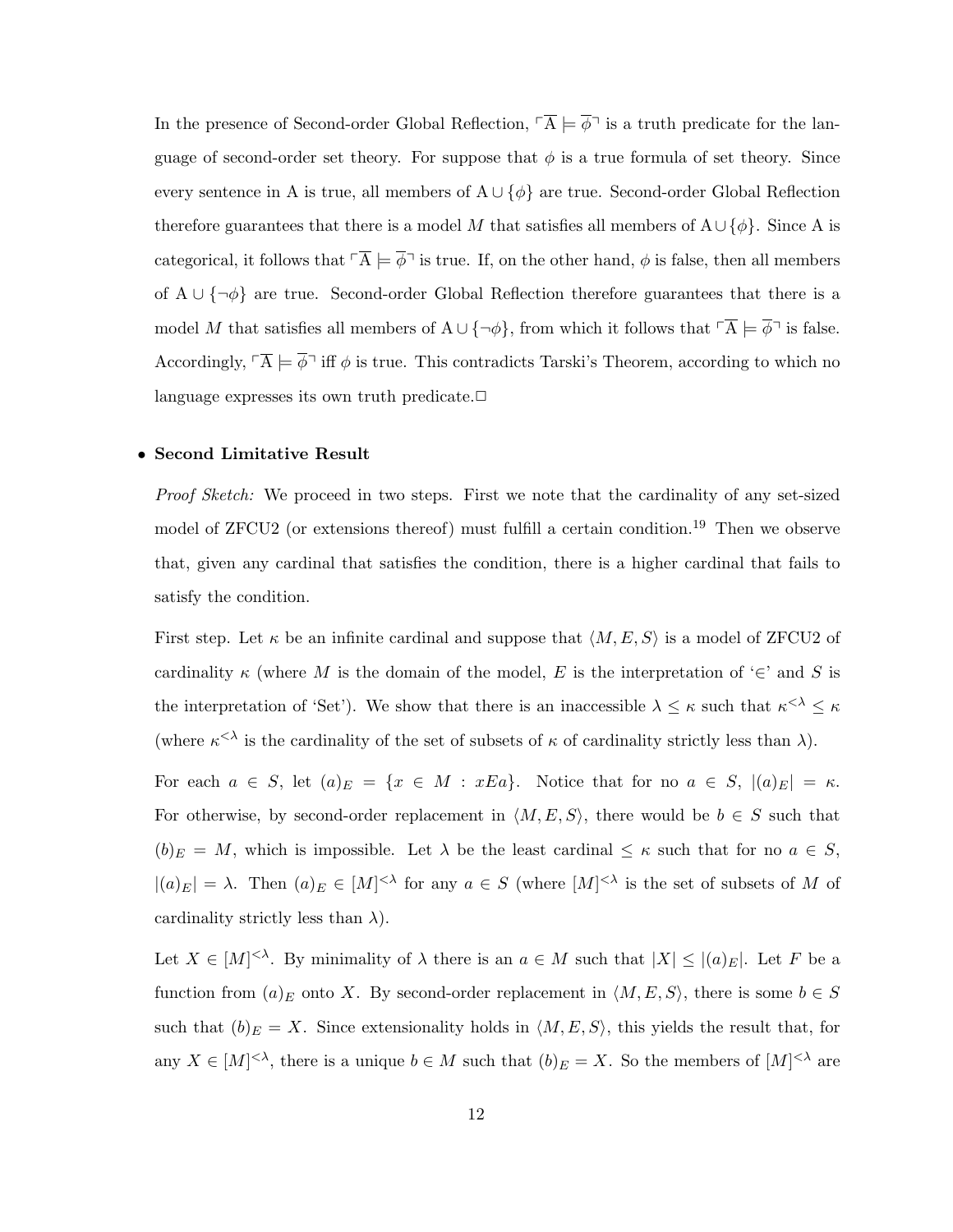precisely the  $(a)_E$  for  $a \in S$ . Since  $\langle M, E, S \rangle$  is a model of ZFCU2,  $\lambda$  must be an inaccessible. But  $|M| = \kappa$ . So  $\lambda$  is an inaccessible  $\lt \kappa$  such that  $\kappa^{\lt \lambda} \leq \kappa$ .

Second step. It can be shown that  $\Delta_{\alpha+\omega}$  has as many *countable* subsets as subsets altogether.<sup>20</sup> So, when  $\kappa = \mathbb{I}_{\alpha+\omega}$ , there can be no inaccessible  $\lambda < \kappa$  such that  $\kappa^{<\lambda} \leq \kappa$ . By the first step, it follows that the cardinals that fail to satisfy ZFCU2 are unbounded.  $\Box$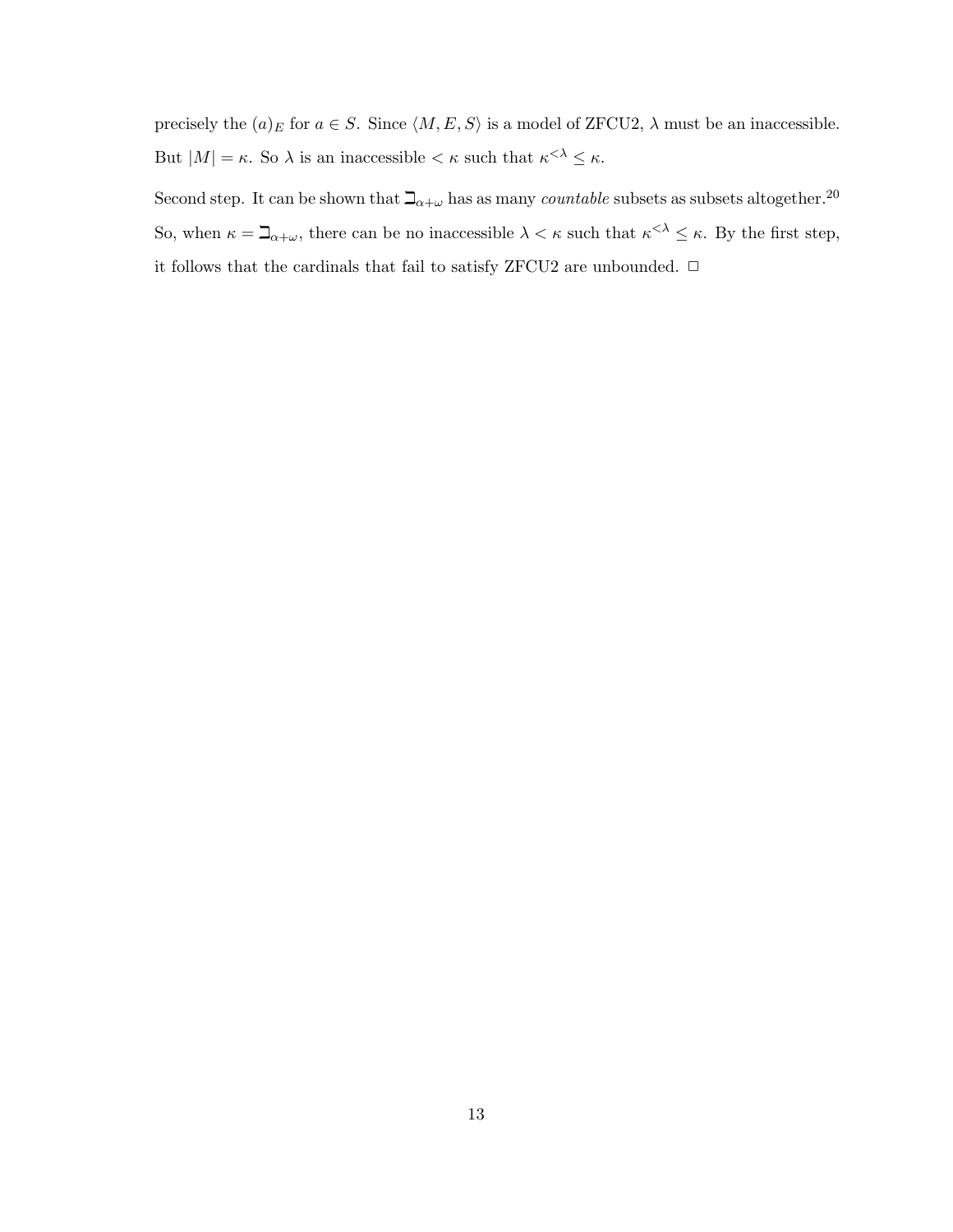# Notes

<sup>1</sup>Compare, for instance, [14], [25], [21] and [36].

<sup>2</sup>For present purposes, it is best not to think of models as sets. A second-order conception of model is set forth in [30] and further developed in [31]. In what follows we shall use 'model' in the second-order sense. (This means that it makes no literal sense to speak of a *class* of models. Claims to the effect that every member of a class C of models satisfies a certain condition  $\Phi$  are therefore to be understood as shorthand for claims to the effect that every model satisfying a *predicate*  $C(X)$ satisfies  $\Phi$ .)

 $3$ See, however,  $[2]$ ,  $[3]$ ,  $[4]$ ,  $[21]$ ,  $[22]$ ,  $[32]$ ,  $[29]$  and  $[43]$ . Boolos's work is criticized in  $[34]$ ,  $[25]$ and [20]. Relevant texts also include [35], [17], [18] and [26].

<sup>4</sup>Assuming, of course, that they are satisfiable.

<sup>5</sup>It may be of interest to note that when logically unrestricted quantifiers  $\forall U$ 'are allowed quantifiers taking unrestricted range in every model—McGee's partial categoricity result translates into a full categoricity result for ZFCU2 plus the Urelement Set Axiom: two models of  $ZFCU2^U$ plus the Urelement Set  $Axiom^U$  have isomorphic pure sets. For more on logically unrestricted quantifiers, see  $[42]$ ,  $[31]$  and  $[43]$ .

 ${}^{6}$ For discussion on quantifying over everything see [23], [9] chapters 14-16, [7], [6], [42], [22], the postscript to [10] in [11], [27], [28], [31], [12], and [43].

<sup>7</sup>See footnote 2.

<sup>8</sup>The P-restriction of a model M of A to P is the elementary submodel M whose domain is the extension of P according to M.

<sup>9</sup> Consider the theory of cardinal numbers embodied in HP (Hume's Prinpicle):

$$
\forall X \forall Y [Num(X) = Num(Y) \leftrightarrow X \approx Y],
$$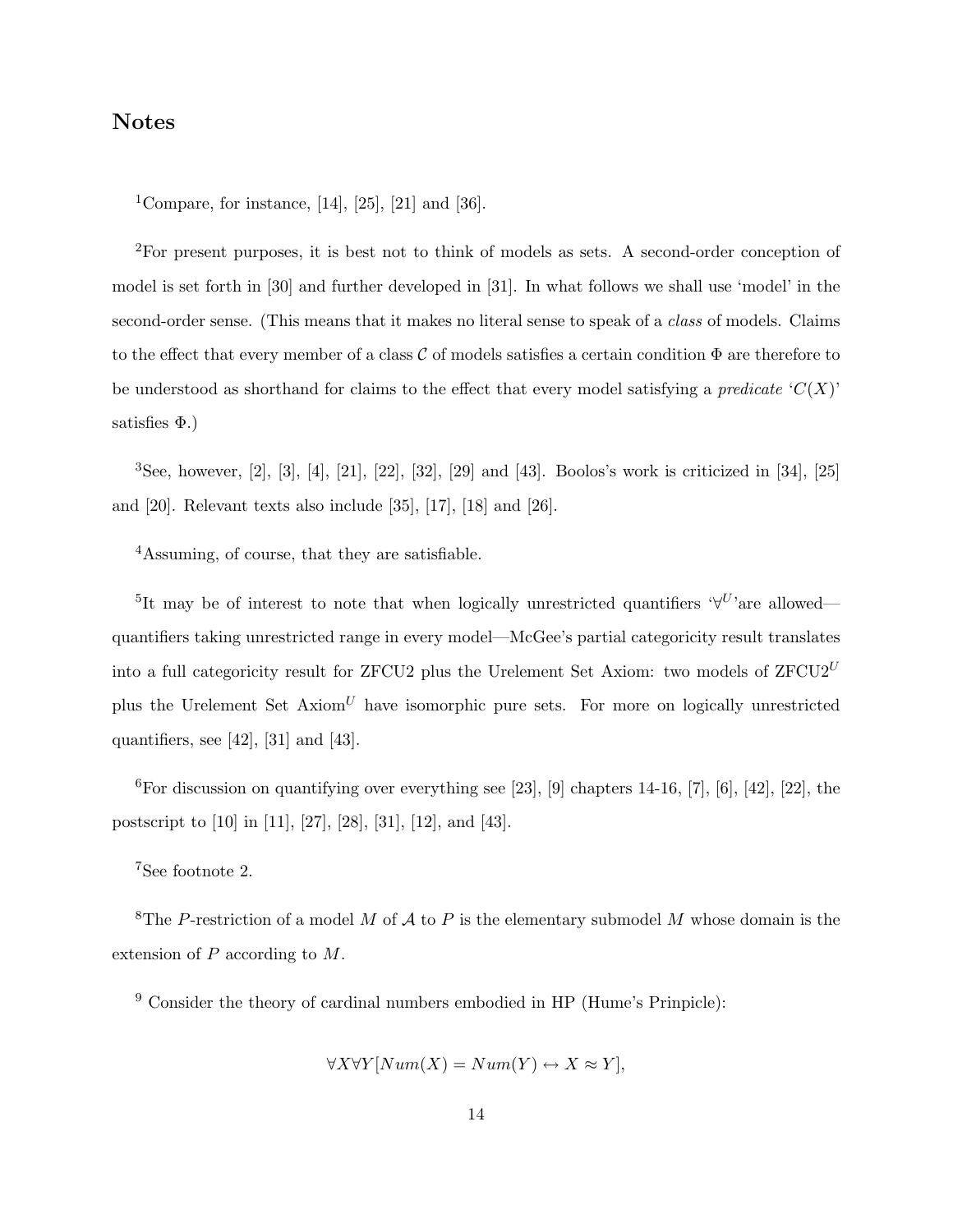where' $X \approx Y'$  abbreviates a second-order formula expressing one-one correspondence between the objects falling under 'X' and the objects falling under 'Y'.

HP need not be categorical: on the assumption that there are uncountable models of HP, an uncountable model of HP will not be isomorphic to a countable one. So,  $[Axiomatic$ does not guarantee that HP can be used on its own to uniquely specify a mathematical structure. But HP has the same feature as McGee's system: any two models of HP of the same cardinality have isomorphic numbers. So  $[U-Axiomatic P-Categoricality]$  delivers the result that, when the range of the quantifiers is taken to be absolutely unrestricted, mathematicians can use HP to to specify the structure of the numbers.

<sup>10</sup>In the case of Morse-Kelley class theory, this presupposes that the class variables are taken to be genuinely individual variables. For an alternative treatment, see [40].

<sup>11</sup>See, for instance, [?]. The mereological fusion of the Fs is the unique x such that (i) x has each of the Fs as parts, and *(ii)* every part of x has a part in common with an F.

 $12A$  mereological atom is an object with no parts other than itself. There is atomless gunk if there is some object which is not the fusion of mereological atoms.

 ${}^{13}$ Cf. [13] n. 5.

<sup>14</sup>What if we had characterized stability in terms of satisfiability in arbitrary domains (set-sized or not)? The problem with this suggestion is that satisfiability in models with unrestricted domains becomes a necessary and sufficient condition for stability. So the new notion does not deliver a useful test for determining whether a mathematical theory is satisfiable by the universal domain. (It is also worth noting that the second limitative result below does not hold for the revised notion of stability.)

<sup>15</sup>For example, if—pace Second-order Global Reflection—there is a finite axiomatization of T that is satisfied in models with an unrestricted domain but false in all set-sized models, then the negation of the Ramsey sentence for  $T$  will be a stable theory that is not satisfiable in models with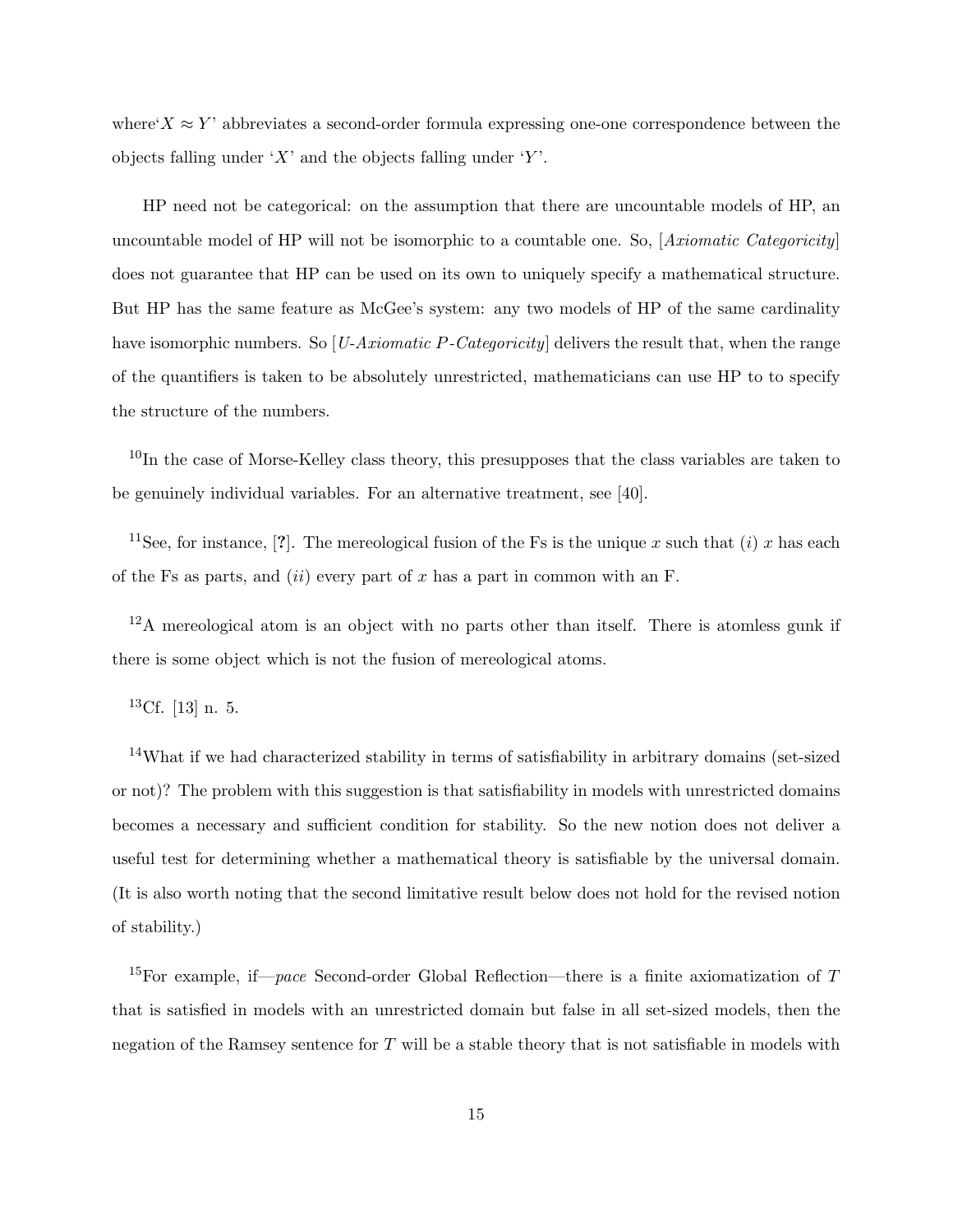unrestricted domains.

<sup>16</sup>One informal way of motivating this claim makes use of the thought underlining the standard motivation for the principle of Second-order Reflection—the thought that any structural feature of the universe of sets ought to be mirrored by some set-sized model of set-theory. Suppose a set theory T imposes some structural constraint  $\mathcal F$  on the cardinality of the universe which happens not to be met. On reasonable assumptions, the universe of all sets is just as large as the universe of all objects. So the universe of all sets will also fail to meet  $\mathcal F$ . But if any structural feature of the universe of sets is mirrored by some set-sized model of set-theory, then there must be models of arbitrarily high cardinality which satisfy  $\mathcal F$  (since, given some structural feature and some cardinal  $\kappa$ , we can think of a further structural feature satisfied by the universe that combines the preceding one with the condition that the universe be of cardinality greater than  $\kappa$ ). T is therefore not stable. Vague as it is, this sort of argument has proven extremely valuable in the development of set theory (see, for example, [33]).

<sup>17</sup>This means that [*Mathematical Truth*] must be given up. The most natural substitute is presumably a version of supervaluationism:

## [Supervaluational Mathematical Truth]

Let  $S$  be a non-empty class of structures picked out by mathematicians as candidates for constituting the subject-matter of a theory T of pure mathematics, and, for  $s \in \mathcal{S}$ , let  $\mathcal{C}_s$  be the class of models that exemplify s. Then a sentence in the language of T is true if, for every  $s \in \mathcal{S}$ , it is true according to every model in  $\mathcal{C}_s$ ; the sentence is false if its negation is true; and otherwise the sentence is neither true nor false.

 $18$ See, for instance, [41].

<sup>19</sup>The proof of this fact is essentially taken from [15].

<sup>20</sup>More generally, if  $\gamma$  is a singular limit cardinal of cofinality  $\zeta$ , there are as many subsets of  $\gamma$ of cardinality  $\zeta$  as there are subsets of  $\gamma$  altogether. See Theorem 12 in [37].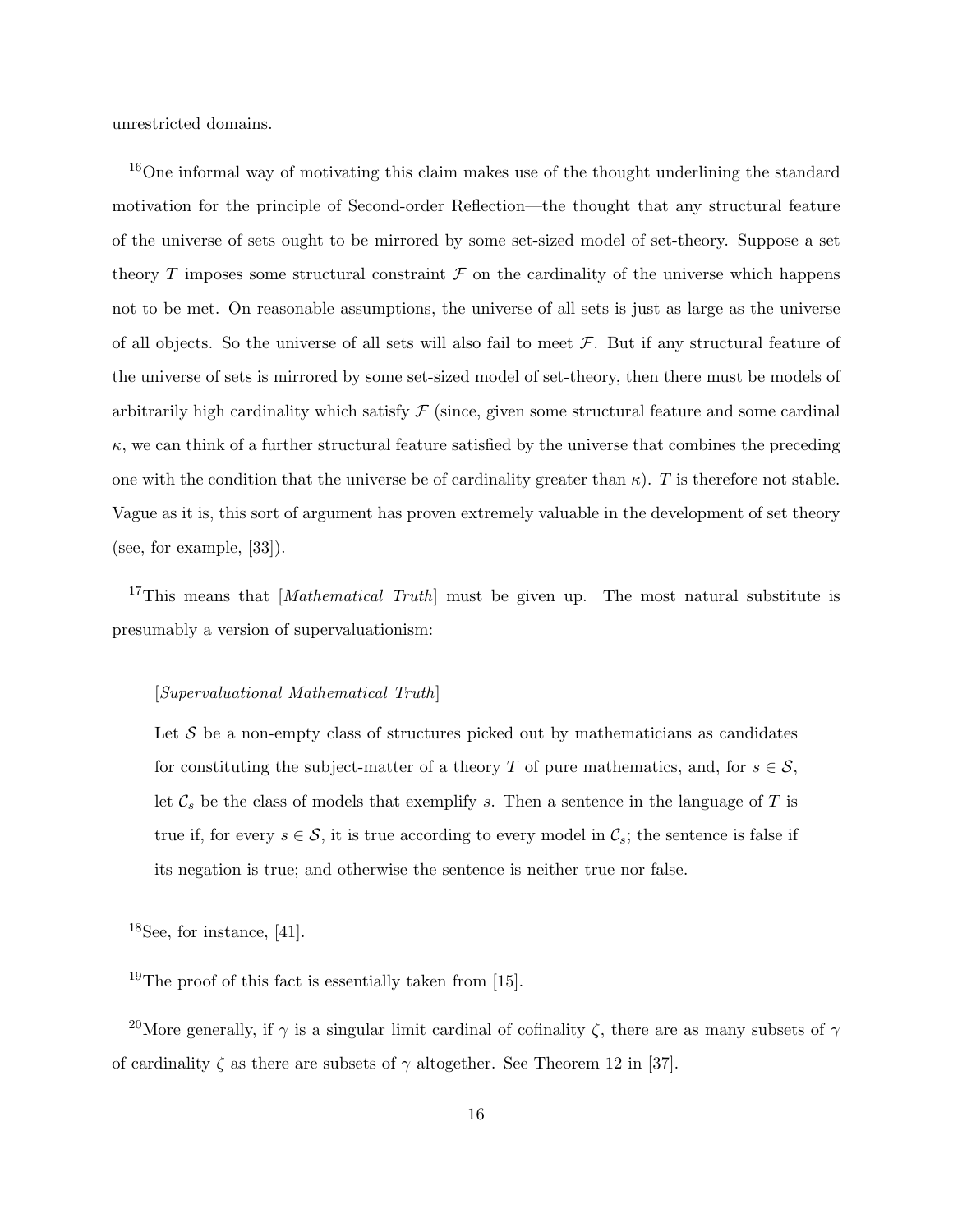# References

- [1] JC Beall, editor. Liars and Heaps. OUP, Oxford, forthcoming.
- [2] George Boolos. To be is to be a value of a variable (or to be some values of some variables). The Journal of Philosophy, 81:430–49, 1984. Reprinted in [5].
- [3] George Boolos. Nominalist platonism. Philosophical Review, 94:327–44, 1985. Reprinted in [5].
- [4] George Boolos. Reading the Begriffsschrift. Mind, 94:331–334, 1985. Reprinted in [5].
- [5] George Boolos. Logic, Logic and Logic. Harvard, Cambridge, Massachusetts, 1998.
- [6] George Boolos. Reply to parsons' "sets and classes". 1998. In [5], 30-36.
- [7] Richard Cartwright. Speaking of everything.  $N_{\text{o}}\hat{u}$ s, 28:1–20, 1994.
- [8] H. Garth Dales and Gianluigi Oliveri, editors. Truth in Mathematics. Oxford University Press, Oxford, 1998.
- [9] Michael Dummett. Frege: Philosophy of Language. Harvard, Cambridge, MA, second edition, 1981.
- [10] Hartry Field. Which undecidable mathematical sentences have determinate truth values? 1998. In [8]. Reprinted in [11].
- [11] Hartry Field. Truth and the Absence of Fact. Oxford University press, Oxford, 2001.
- [12] Michael Glanzberg. Quantification and realism: Everything gets bigger and better. typescript.
- [13] Richard Heck. On the consistency of second-order contextual definitions. No $\hat{u}$ s, 26:491–4, 1992.
- [14] Geoffrey Hellman. Mathematics Without Numbers. Clarendon Press, Oxford, 1989.
- [15] Ignacio Jané and Gabriel Uzquiano. Well- and non-well-founded fregean extensions. Journal of Philosophical Logic, forthcoming.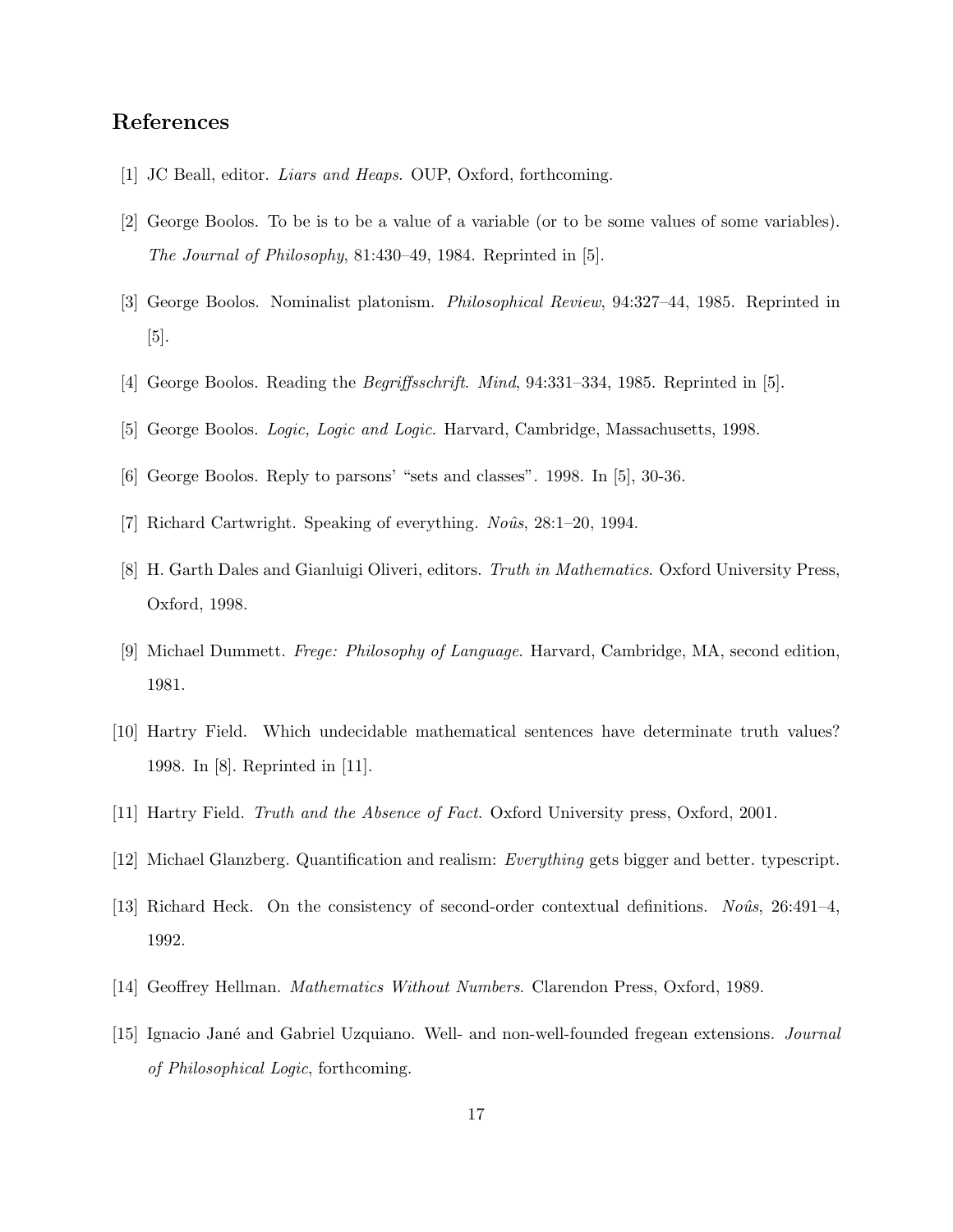- [16] Thomas J. Jech, editor. Axiomatic Set Theory, volume 13 of Proceedings of the Symposia on Pure Mathematics. American Mathematical Society, Providence, R.I., 1974.
- [17] Shaughan Lavine. Understanding the Infinite. Harvard University Press, Cambridge, MA, 1994.
- [18] Shaughan Lavine. Skolem Was Wrong. typescript.
- [19] David Lewis. Parts of Classes. Blackwell, Oxford, 1991.
- [20] Øystein Linnebo. Plural quantification exposed. No $\hat{u}$ s, 37:71–92, 2003.
- [21] Vann McGee. How we learn mathematical language. Philosophical Review, 106:35–68, 1997.
- [22] Vann McGee. 'everything'. 2000. In [38].
- [23] Charles Parsons. Sets and classes.  $No\hat{u}$ s, 8:1–12, 1974. Reprinted in [24].
- [24] Charles Parsons. Mathematics in Philosophy. Cornell University Press, Ithaca, NY, 1983.
- [25] Charles Parsons. The structuralist view of mathematical objects. Synthese, 84:303–346, 1990.
- [26] Charles Parsons. Communication and the uniqueness of the natural numbers. forthcoming. Proceedings of the First Seminar in the Philosophy of Mathematics in Iran.
- [27] Agustín Rayo. Word and objects.  $No\hat{u}$ s, 36:436–464, September 2002.
- [28] Agustín Rayo. When does 'everything' mean everything? Analysis, 63:100–106, 2003.
- [29] Agustín Rayo. A realist account of mathematics. typescript.
- [30] Agustín Rayo and Gabriel Uzquiano. Toward a theory of second-order consequence. The Notre Dame Journal of Formal Logic, 40:315–325, 1999.
- [31] Agustín Rayo and Timothy Williamson. A completeness theorem for unrestricted first-order languages. forthcoming. In [1].